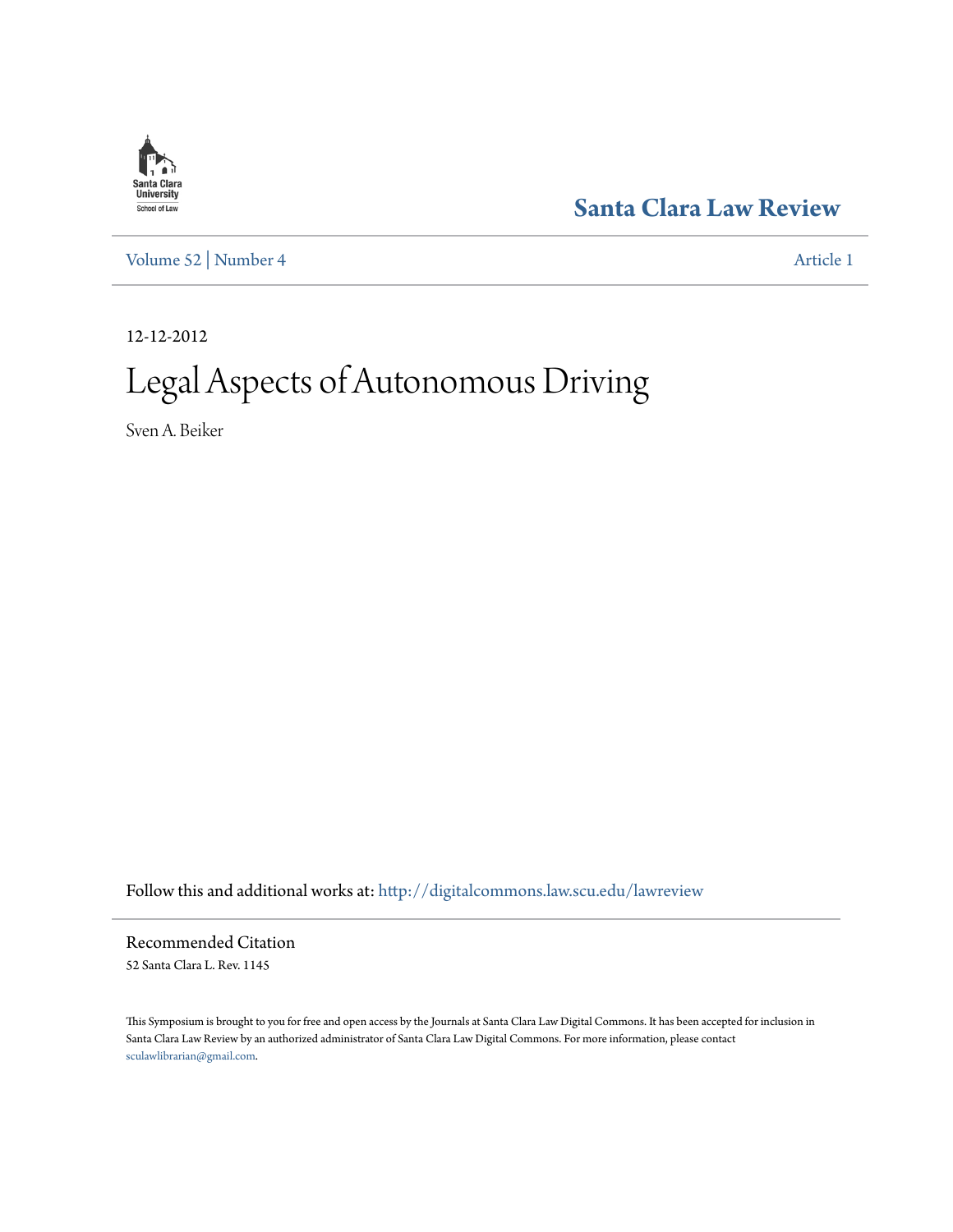*The need for a legal infrastructure that permits autonomous driving in public to maximize safety and consumer benefit.* 

# **Dr. Sven A. Beiker**\*

#### TABLE OF CONTENTS

Introduction

- I. Status of Driver Assistance Systems and Autonomous Driving
- II. Challenges of Individual Mobility and Motivation for Autonomous Driving
	- A. Safety
	- B. Efficiency
	- C. Mobility
- III. Legal Challenges of Autonomous Driving<br>IV. A Partnership Between Academia, Indust
- A Partnership Between Academia, Industry, and Government to Establish Policies for Autonomous Driving
	- A. Partnership Between Academia, Industry, Government
	- B. Research at the Intersection of Engineering, Law, Economics, Humanities
- V. Initiative for an Interdisciplinary Program in Law and Engineering of Autonomous Driving
	- A. Program Scope
	- B. Program Benefits

Summary

Executive Director,

- 416 Escondido Mall, Bldg 550 / Room 131, Stanford, CA 94305-4021
- +1 (650) 736-1504, beiker@stanford.edu,

 <sup>\*</sup> Center for Automotive Research at Stanford (CARS), Stanford University. Written with M. Ryan Calo, Center for Internet and Society (CIS), Stanford University October 2010 (updated March 2012). Executive Director, Center for Automotive Research at Stanford – CARS.

Contact Information for Sven A. Beiker, PhD.:

Center for Automotive Research at Stanford – CARS

http://automotive.stanford.edu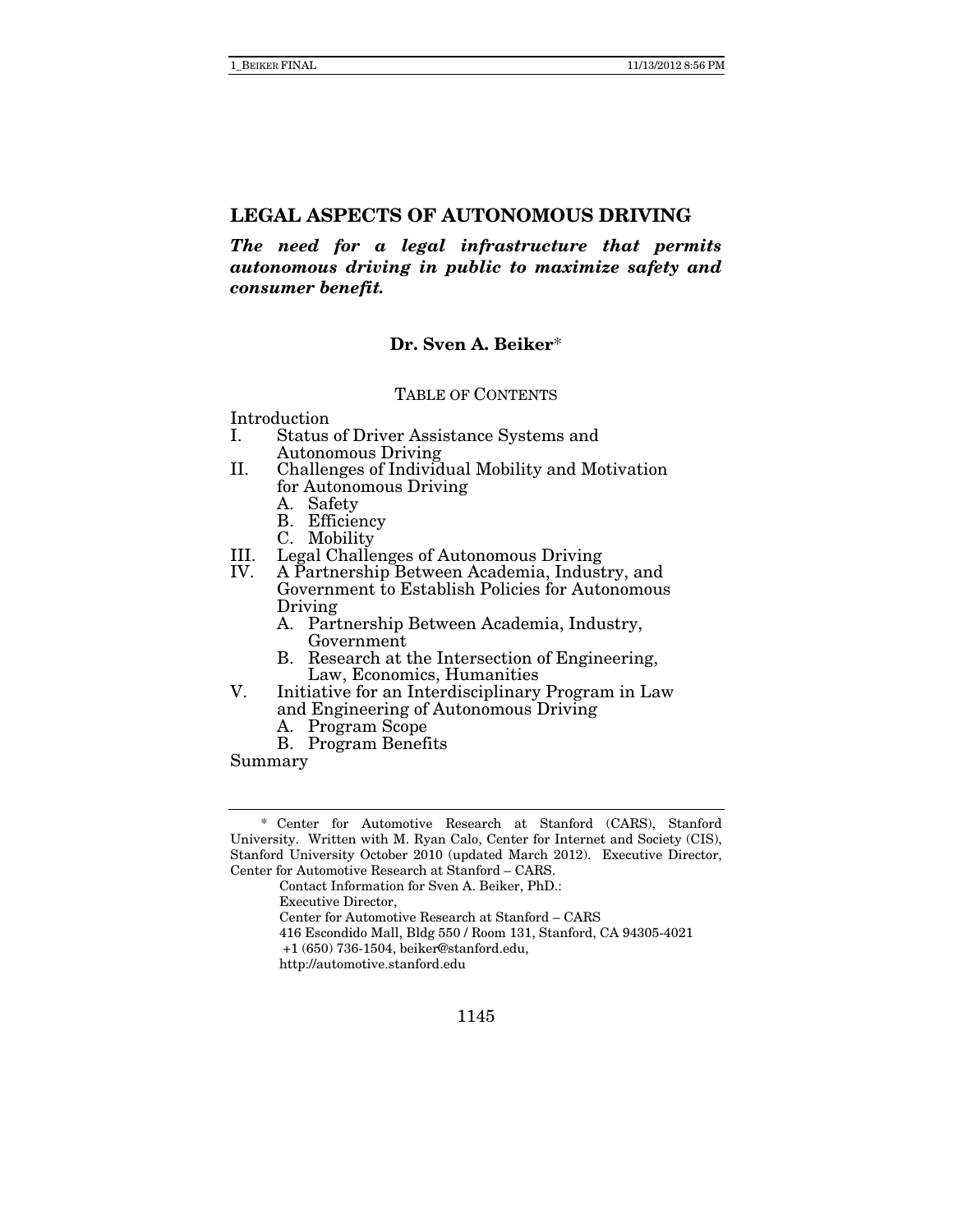#### **INTRODUCTION**

Autonomous driving and autonomous vehicles are currently some of the most intensively researched and publicly followed technologies in the automotive realm. This technology could dramatically improve safety, efficiency, and mobility by taking the driver out of the loop and relying on vehicles to navigate themselves through traffic.

In order to accomplish the vision of autonomous driving, many technical challenges need still to be solved. The automotive industry appears up to the task. But there are also many non-technical challenges to be considered on the path toward a vision of autonomous vehicles. The legal challenges being among the most critical.

As automobiles are becoming more and more self-reliant in making mission-critical driving decisions, public policies, tort law, and technical standards need to be revisited to prepare courts and the public for the new realities of traffic with autonomous vehicles. This short paper will assess the current situation, give an outlook of the technical evolution, and propose first steps in the legal realm.

# I. STATUS OF DRIVER ASSISTANCE SYSTEMS AND AUTONOMOUS DRIVING

Driver assistance systems and autonomous vehicles have been proposed since the 1940s and seriously researched since the 1960s. Highly developed computing and sensing performance since the 1980s have lead to autonomous research vehicles, and now a variety of driver assistance systems in production.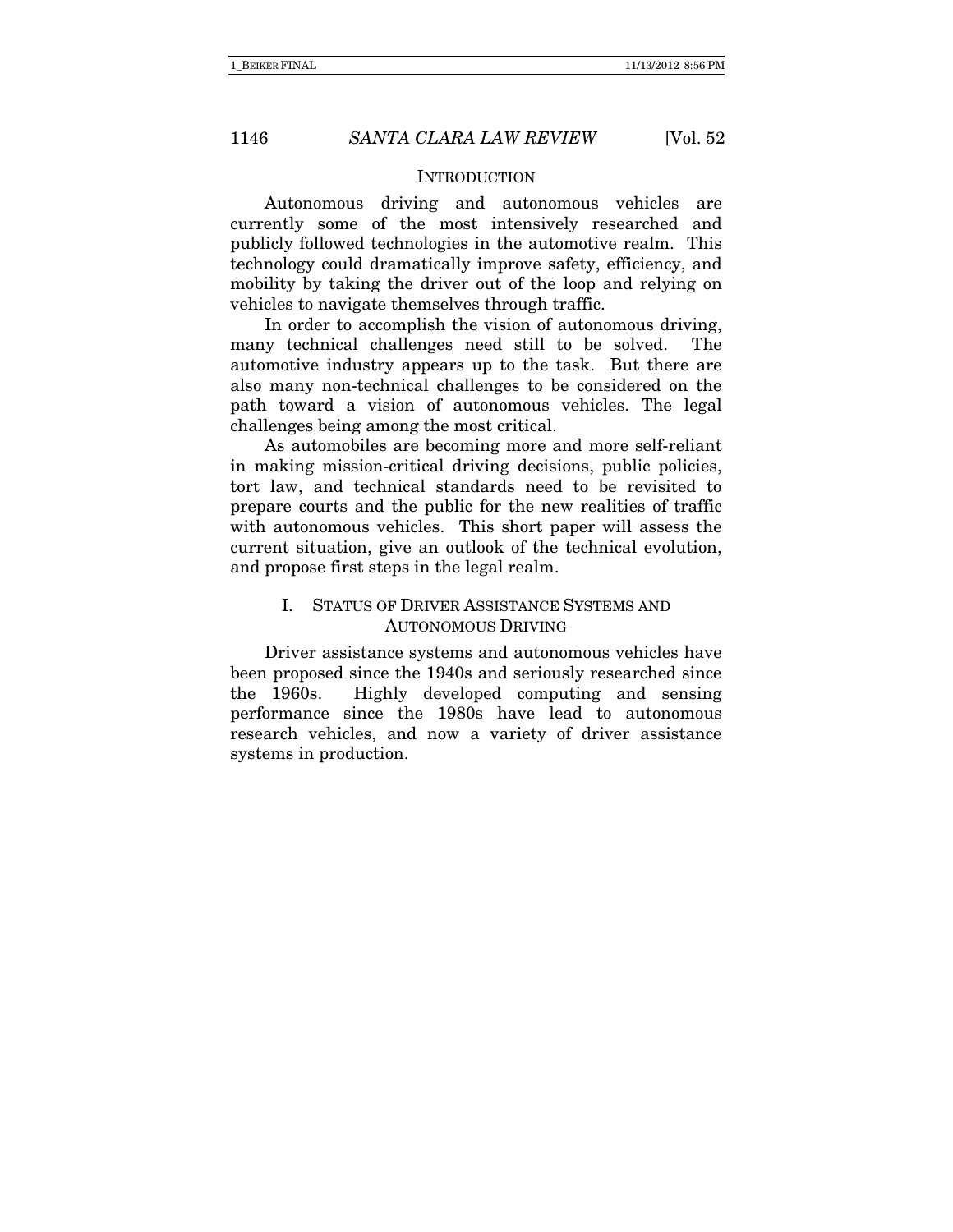

Figure 1: Basic layout of driver assistance systems (simplified concept of full lateral and longitudinal control)

These driver assistance systems help the driver navigate the vehicle through specific traffic situations (e.g., highway cruising, changing lanes, driving at night, parking). The basic layout of those systems is depicted in Figure 1, which can be a subset or the entire scope of the components shown.

Figure 1 typically includes sensors—such as cameras, laser, radar, or GPS—that detect the environment and location of the vehicle, as well as computer algorithms that process sensor data, detect obstacles, categorize situations, plan path, and drive actuators. As a result, the system can drive, brake, and steer the vehicle, or at least provide warnings or other salient information to the driver.

The different levels of system integration can be defined as follows:

#### Warning and Information

- Passive system helps driver to maneuver the vehicle in certain situations Examples: Navigation System, Park Distance
	- Information, Lane Departure Warning

#### Assisted Driving

Specific driving  $task(s)$  automated for specific use  $case(s)$  Examples: Adaptive Cruise Control, Heading Control, Lane Change Assistance

#### Automated Driving

- All driving tasks automated for specific use case(s) Examples: Automated highway, Automated Parking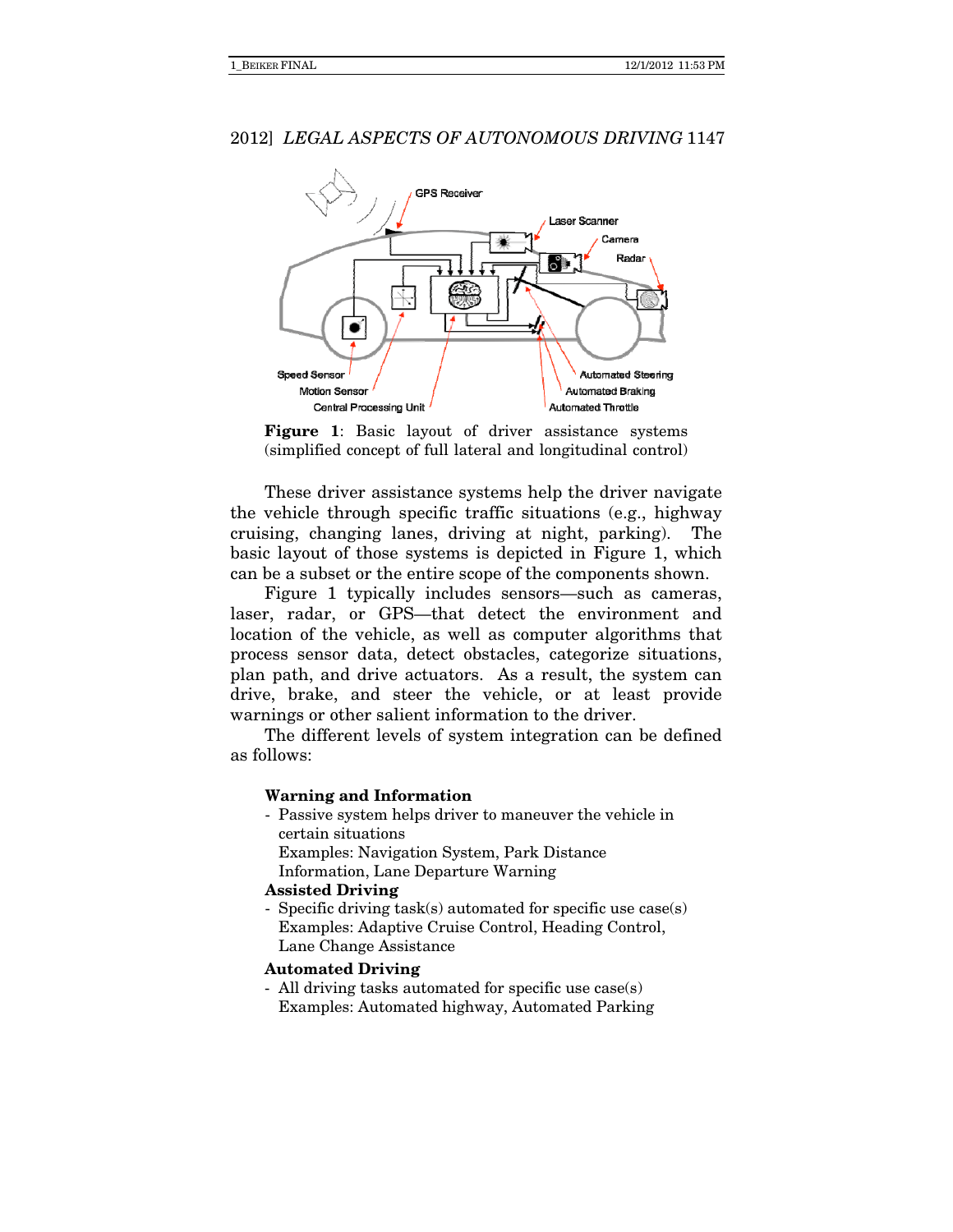#### **Autonomous Driving**

- All driving tasks automated for all use cases Example: Autonomous vehicles ("unlimited" coverage)



**Figure 2**: Classification and history of driver assistance systems (author's depiction, source: Wikipedia)

Figure 2 provides a timeline of known and anticipated autonomous vehicle features. One milestone in advanced driver assistance systems was the introduction of "Adaptive Cruise Control" (ACC) in the late 1990s. ACC uses radar or laser sensors to detect the distance to vehicles ahead and adapts the set speed of the cruise control if the distance is getting too short. Once the lane is clear again or traffic speeds up, the vehicle accelerates again to resume the set speed.

Since this milestone, other systems have been introduced such as automated emergency breaking (radar/laser/camera sensor detect objects and perform breaking if accident is unavoidable) or pedestrian detection (cameras identify humans in path and alert driver). To date, however, it remains challenging to classify the specific traffic situation (e.g., "merging", "passing", "curve") and specific objects (e.g., "pedestrian", "cyclist", "cargo box", "traffic sign") so that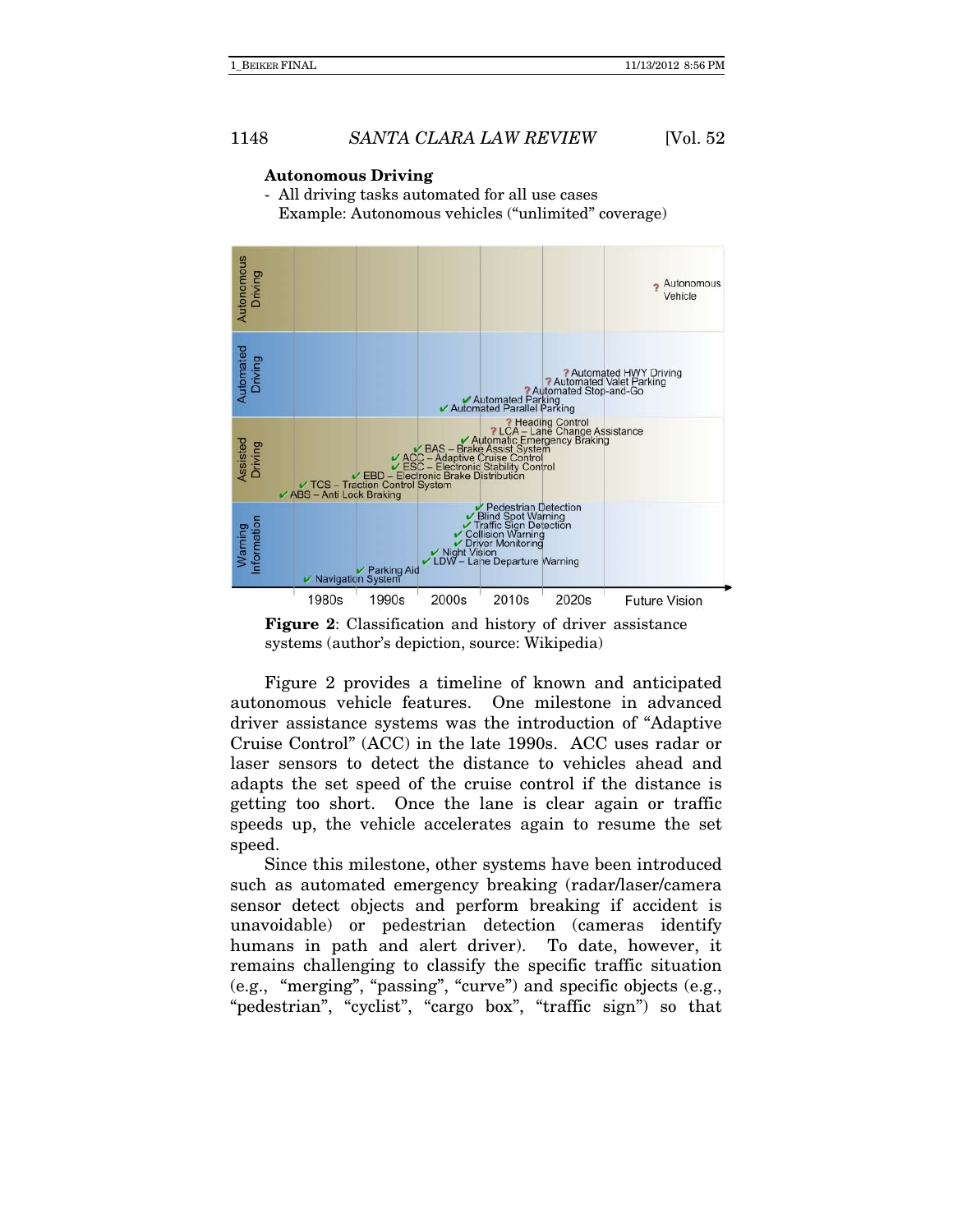further research on sensing technologies as well as recognition and learning algorithms is necessary to improve the detection and interpretation of the vehicle's environment.

Academia and industry are presently engaged in extensive research and development programs to address remaining challenges and to further advance driver assistance technologies. The long-term vision is that the driver can choose to drive the vehicle in the traditional sense or have the vehicle navigate autonomously through traffic. Besides the technology aspects of this field, questions regarding consumer acceptance, financial profitability, and legal challenges remain.

# II. CHALLENGES OF INDIVIDUAL MOBILITY AND MOTIVATION FOR AUTONOMOUS DRIVING

The automobile is at a crossroads. Industry, government, consumers, and society as a whole face enormous challenges around safety, efficiency, and mobility. Autonomous vehicles and vehicles features have the potential to vastly improve the quality of personal and commercial transportation in each of these key areas.

#### *A. Safety*

Car crashes have been called a "major epidemic."[1](#page-5-0) Recent statistics show that 32,788 people were killed in motor vehicle traffic crashes in the United States in [2](#page-5-1)010.<sup>2</sup> The number worldwide is about 1.2 million.[3](#page-5-2) Driver error is by far (95%) the most common factor implicated in vehicle accidents (followed by road/weather condition 2.5%, technical failure 2.5%).[4](#page-5-3) The broad introduction of mobile communication devices may worsen this already bad situation. A recent

<span id="page-5-0"></span><sup>1.</sup> NAT'L HIGHWAY TRAFFIC SAFETY ADMIN., TRAFFIC CRASHES TAKE THEIR TOLL ON AMERICA'S RURAL ROADS 1 (2006), *available at* http://www.nhtsa. gov/people/injury/airbags/RuralCrashes.pdf.

<span id="page-5-1"></span><sup>2.</sup> NAT'L HIGHWAY TRAFFIC SAFETY ADMIN., DOT HS 811 451, EARLY ESTIMATE OF MOTOR VEHICLE TRAFFIC FATALITIES IN 2010 1 (2011), *available at* http://www-nrd.nhtsa.dot.gov/Pubs/811451.pdf.

<span id="page-5-2"></span><sup>3.</sup> *World Report on Road Traffic Injury Prevention*, WORLD HEALTH ORG., [http://www.who.int/violence\\_injury\\_prevention/publications/road\\_traffic/world\\_r](http://www.who.int/violence_injury_prevention/publications/road_traffic/world_report/en/index.html) [eport/en/index.html](http://www.who.int/violence_injury_prevention/publications/road_traffic/world_report/en/index.html) (last visited Apr. 24, 2012).

<span id="page-5-3"></span><sup>4.</sup> *See* NAT'L HIGHWAY TRAFFIC SAFETY ADMIN., DOT HS 811 059, NATIONAL MOTOR VEHICLE CRASH CAUSATION SURVEY (2008), *available at* http://www-nrd.nhtsa.dot.gov/Pubs/811059.PDF.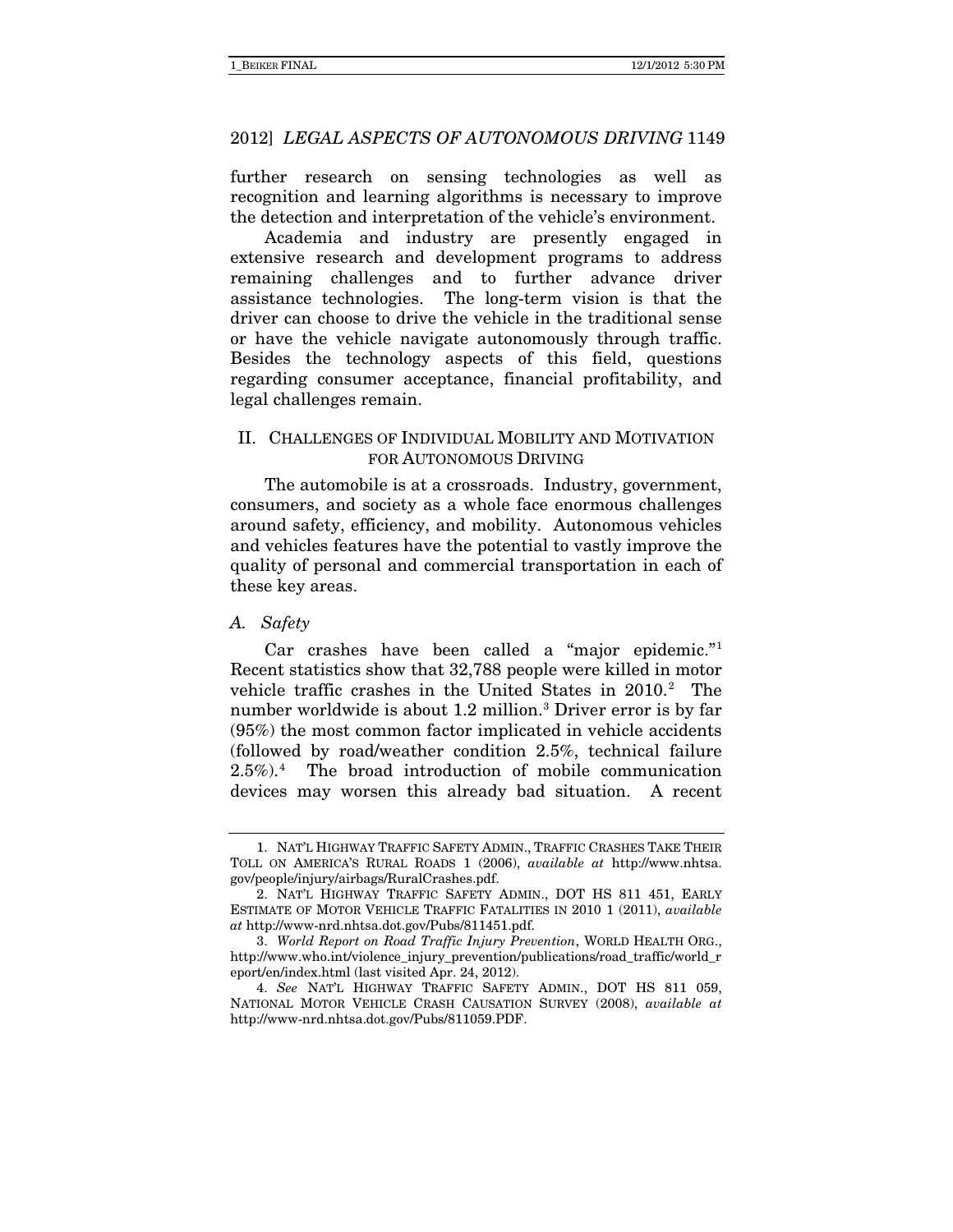study shows that the risk of a crash or near-crash due to dialing on a cell phone is about three to six times higher, depending on the type of vehicle, compared to the nondistracted situation. The risk of an accident due to texting is even up to twenty-three times higher.<sup>5</sup>

Addressing driver error as the primary factor leading to accidents and casualties would make traffic much safer. While education, communication, and enforcement can help, direct drivers assistance may be the most promising tool. There is clear evidence that driver assistance systems and, eventually, complete vehicle autonomy, can significantly reduce property damage, injuries, and casualties.

#### B. Efficiency

Another recent and significant statistic shows that the impact of traffic congestion in the United States leads to unproductive time of about thirty-six hours for the average commuter each year. Which in addition totals in 2.8 billion gallons of fuel unnecessarily burnt and a financial loss of \$87.2 billion per year in the United States in 2007.<sup>6</sup> While these numbers show that traffic is an additional burden on the business schedule of the working population, it also documents a sizable (and potentially avoidable) portion of the emission problems that needs to be attributed to the transportation sector (the 2.8 billion gallons of fuel represent about 2% of the entire transportation sector in the U.S.).

Autonomous driving technology can help to harmonize traffic flow by controlling individual automobiles more precisely through anticipation and inter-vehicle collaboration. Of course, coordinating traffic in this way will present challenges to privacy and autonomy. Any standard or plan must proceed carefully and take these and other factors into account. But ultimately, vehicles can be controlled most efficiently where the overall traffic situation can be examined. This usually incorporates data that an individual driver could not comprehend (e.g., platooning of multiple vehicles by means of multiple layer traffic control).

 <sup>5.</sup> Id.

 <sup>6.</sup> DAVID SCHRANK & TIM LOMAX, THE 2009 URBAN MOBILITY REPORT 1 (2009).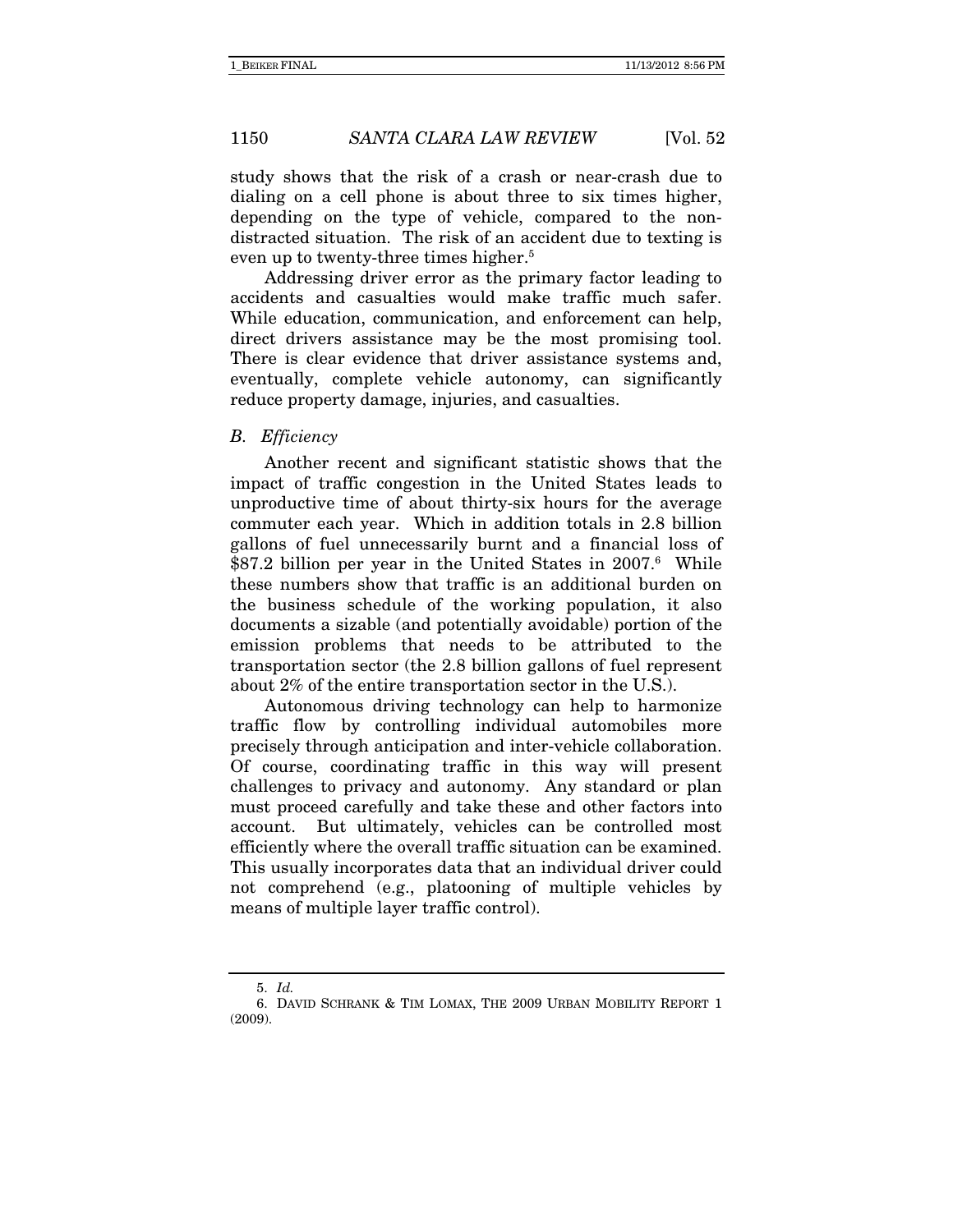Estimates show that an efficient cruise control alone could improve fuel savings by  $7\%$ <sup>7</sup> in addition to the gain in travel time through a smoother traffic flow. Other experiments show that the effect of vehicle convoying/platooning can take advantage of aerodynamic drag reduction which can lead to another fuel saving in the order of 20-25%.<sup>8</sup> In order to take advantage of those benefits, vehicles need to be controlled by autonomous driving/driver assistance systems, which eliminate the inefficiencies of human drivers by navigating vehicles more precisely and collaboratively in traffic.

#### C. Mobility

Yet another recent study showed that one-half of afterschool trips made by fifteen-year-olds are made by private automobile; for eighteen-year-olds, this ratio increases to three-fourths.9 U.S. adolescents are clearly dependent on the automobile for basic freedom of movement. Acquiring a driver's license is a defining moment in the life of young people as it suddenly enables them to live their lives more actively and socially, but it also leads to a higher danger in their lives due to risk of accidents. Autonomous driving technology could help tremendously with the transition between "not driving" and "driving" adolescents as when, for instance, fifteen-year-olds experience the benefits of individual and independent mobility earlier while being shuttled by an autonomous car without affecting the schedule of their guardians. Autonomous driving/driver assistance systems can also help novice drivers acquire the driving skills necessary to become a safe and experienced driver with a much lower risk of accidents.

Importantly, autonomous driving technology can help elderly or disabled citizens keep an active lifestyle such as running daily errands and maintaining their social relationships. Elderly drivers reportedly tend to avoid

 <sup>7.</sup> Philip Reed, What Really Saves Gas? And How Much?, EDMUNDS.COM (May 5, 2009), http://www.edmunds.com/fuel-economy/we-test-the-tips.html.

 <sup>8.</sup> CAL. PATH, VEHICLE PLATOONING AND AUTOMATED HIGHWAYS 2 (1997), available at http://www.path.berkeley.edu/path/Publications/Media/ FactSheet/VPlatooning.pdf.

 <sup>9.</sup> KELLY CLIFTON, INDEPENDENT MOBILITY AMONG TEENAGERS: AN EXPLORATION OF TRAVEL TO AFTER-SCHOOL ACTIVITIES 9 (2003).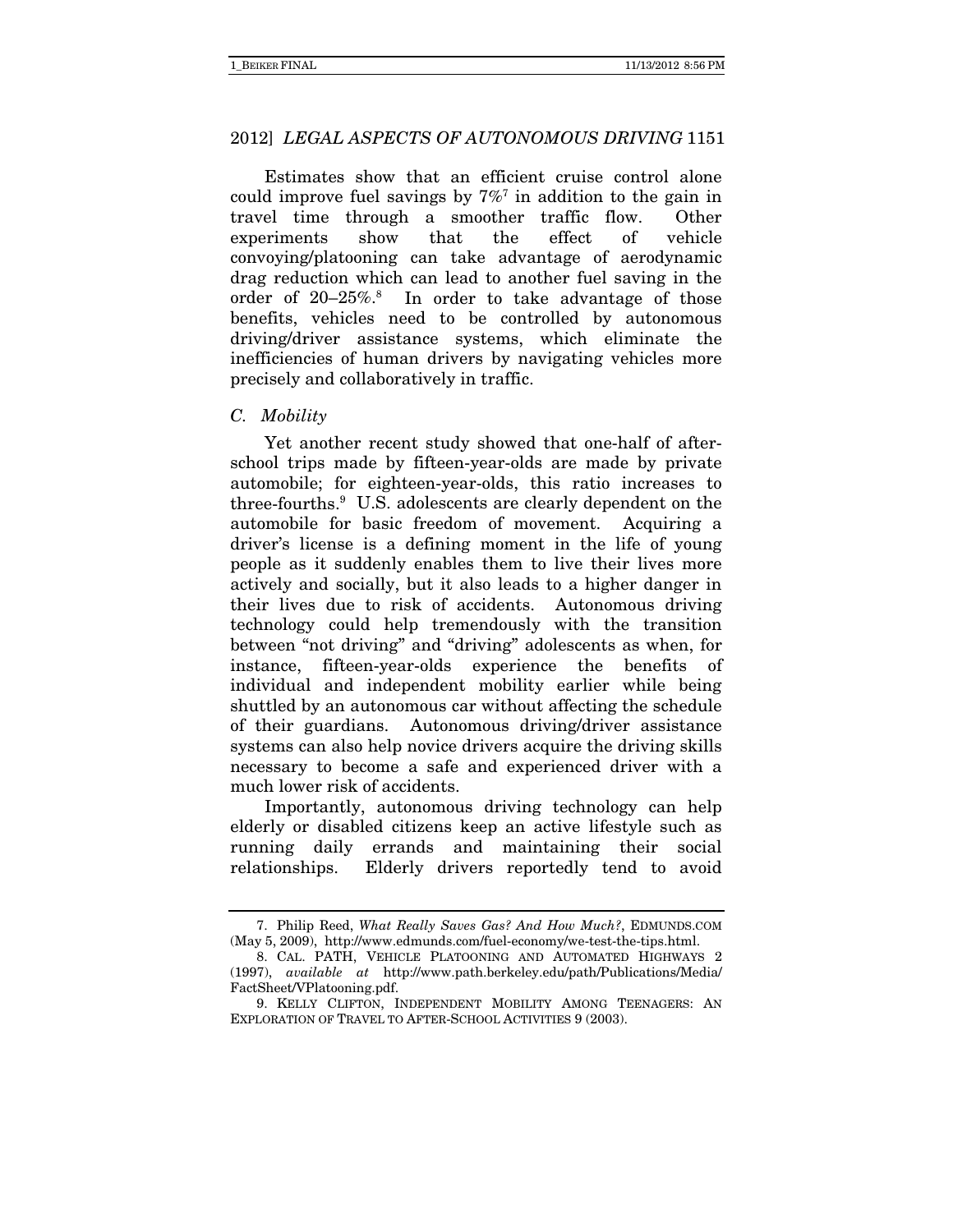particular driving situations (at night, in poor weather, on highways) and drive less overall.<sup>10</sup> Individuals experiencing lower levels of cognitive and visual function due to disability also generally drive less. $11$  Autonomous driving technology can help those drivers master difficult traffic situations while keeping them and others safe.

#### III. LEGAL CHALLENGES OF AUTONOMOUS DRIVING

The traditional approach to traffic litigation assumes the cause of an accident to be a human or technical failure, environmental conditions, or some combination thereof. Considerations become more complex in the case of an autonomous vehicle. As the vehicle navigates itself through traffic, it makes "mission-critical" decisions, which, in a narrow range of circumstances, can and will contribute to accidents. Such an event cannot necessarily be classified as a technical failure, however, the same way as, for instance, a damaged tire.

This presents an arguably novel situation wherein artificial intelligence acts on behalf of a human with life or death consequences. It is unclear how courts, regulators, and the public will react to accidents involving robotic cars. Overreaction is a clear danger, even could it be shown that a transition to autonomous vehicles leads to far fewer trafficrelated deaths over all.

Mitigating this issue will require, at a minimum, research and education. Examples of how to prepare the courts and the public for autonomous vehicles include:

- Pilot fleet communities with statistical comparisons
- Extensive beta testing with "limited autonomy"
- Mock trials and focus groups
- Special insurance policies for autonomous vehicles
- Mandatory data recorders for autonomous vehicles

 <sup>10.</sup> Catherine West et al., Vision and Driving Self-Restriction in Older Adults, 51 J. AM. GERIATRICS SOC'Y 1348 (2003).

 <sup>11.</sup> J.C. Stutts, Do Older Drivers with Visual and Cognitive Impairments Drive Less?, 46 J. AM. GERIATRICS SOC'Y 854 (1998).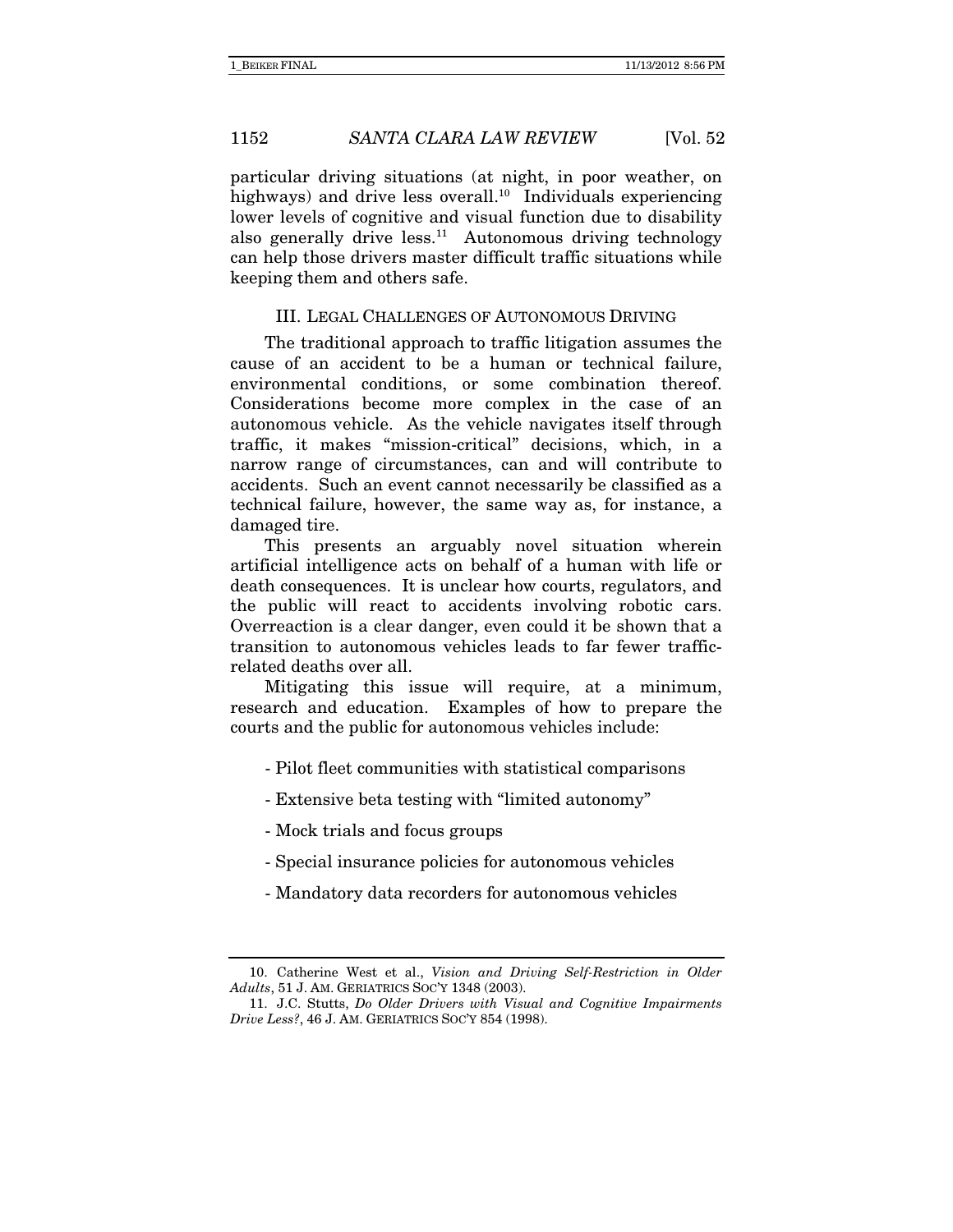# IV. A PARTNERSHIP BETWEEN ACADEMIA, INDUSTRY, AND GOVERNMENT TO ESTABLISH POLICIES FOR AUTONOMOUS DRIVING

#### A. Partnership Between Academia, Industry, Government

Single organizations or institutions cannot solve the challenges of individual mobility. Nor can these challenges be resolved by reference to a single discipline. In the end, interested entities within industry, academia, and government need to work together, especially when addressing interdisciplinary topics in an emerging field. Academia in particular, with its focus on research and its relative neutrality, is well-positioned to take a leadership role.

# B. Research at the Intersection of Engineering, Law, Economics, Humanities

Due to the interdisciplinary character of autonomous driving, this field requires research in a variety of different aspects to establish policies and a common understanding of benefits, identify and address challenges, and educate future experts in the field. The following is a brief overview of the diverse research and education landscape:

- The engineering field is researching in great detail what existing technology can fulfill in terms of autonomous driving and take over driving tasks from humans. These topics address to a large extent the fields of computer vision, probabilistic computing, situation recognition, and decision-making. In addition, fail-safe strategies and safety concepts need to be devised, to account for system failure and potential misuse.
- As described in great length throughout this document, the public policy and legal fields need to conduct in depth studies of tort, liability, and standards for autonomous driving to pursue a path toward public deployment. As the current legal situation generally assumes that a human is in control of a vehicle, this paradigm needs to be adapted when considering vehicles are making driving-relevant decisions autonomously. The research in this field should seek analogies from other sectors (autonomous aircraft, robotic systems in industry and consumer products, autonomous agents)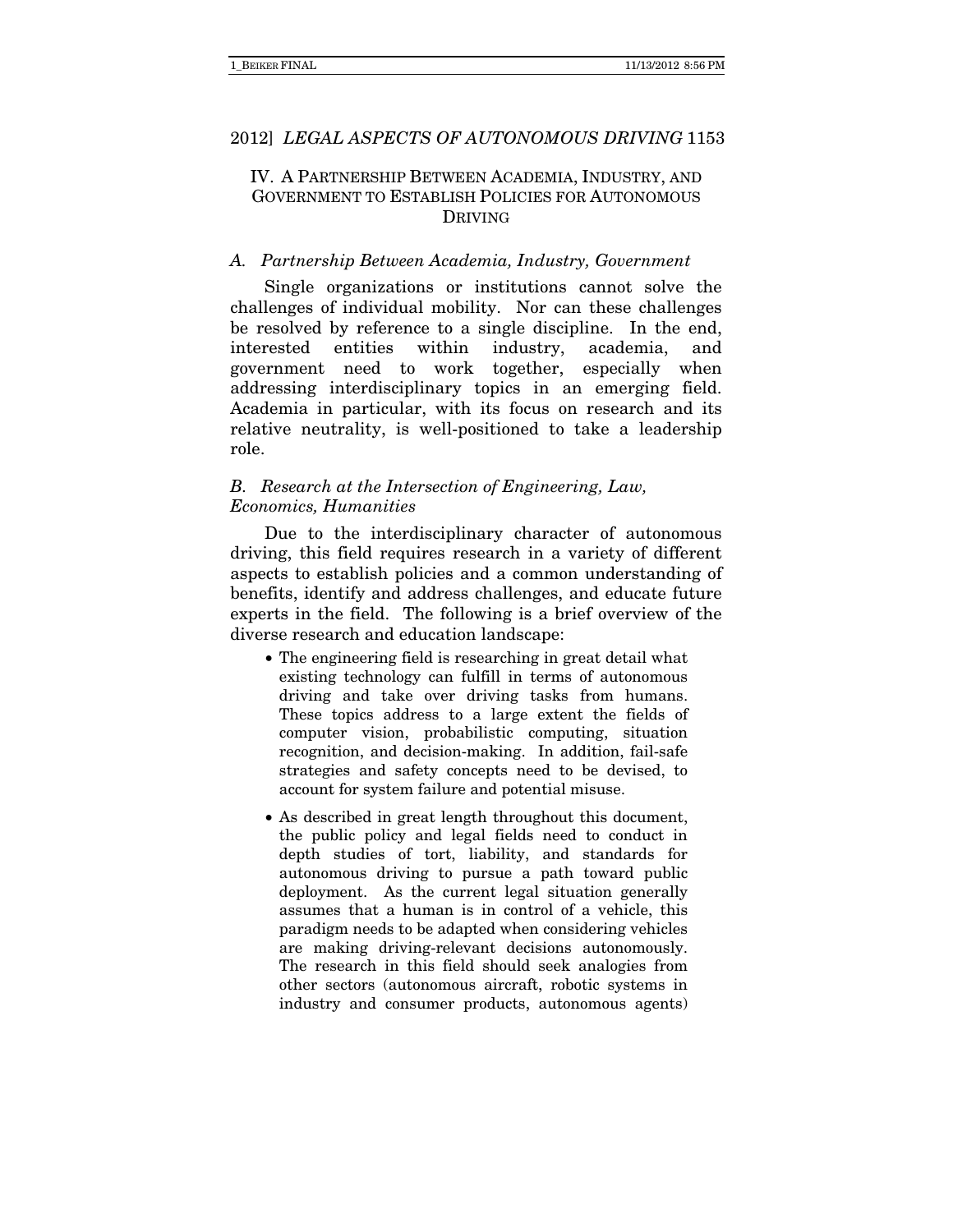and apply practices to public roads. It is expected that a set of policies can be established to create the necessary legal framework that allows for safe and worthwhile innovation in this field.

- A plain consideration of monetary effort per vehicle and infrastructure compared to the monetary benefits through fewer accidents and fewer resources dissipated can give a first indication in that direction. Considerations of economic aspects, however, need to go deeper and take into account how much consumers would be willing to spend for a certain technology that also provides intangible benefits of extended mobility or freedom. A comparison with other automotive innovations would be very helpful to evaluate which specific functionality of autonomous driving consumers would be attracted by and therefore be willing to pay for. Only in this context it will be possible to assess if the cost of autonomous driving (which is expected to be significant) can be compensated by the tangible benefits outlined in the beginning, but also by rather intangible aspects such as consumer satisfaction.
- This last consideration also touches on the human aspects of autonomous driving. In this field, research is necessary to explore how the interaction between humans and the vehicle change when the vehicle navigates autonomously through traffic, especially if "traffic" still includes a large number of human-driven (non-autonomous) vehicles. Assuming that this technology (especially at the beginning) might not be able to cover absolutely all traffic situations and that some degree of human intervention might be necessary, in-depth research of hand-over scenarios between human and vehicle is indispensible (i.e., how humans get prompted to take over control in certain situations). Essentially this will define the companionship between human and vehicle. This companionship will also determine to what extent humans might feel that their individual freedom increases or is being compromised. Individuals would feel unsafe if a certain level of trust is not reached in the companionship with the car. It becomes clear that the role of the human in such an automobile and the individual driving experience will be very different in such a scenario, which needs to be addressed in the human factors research in great detail.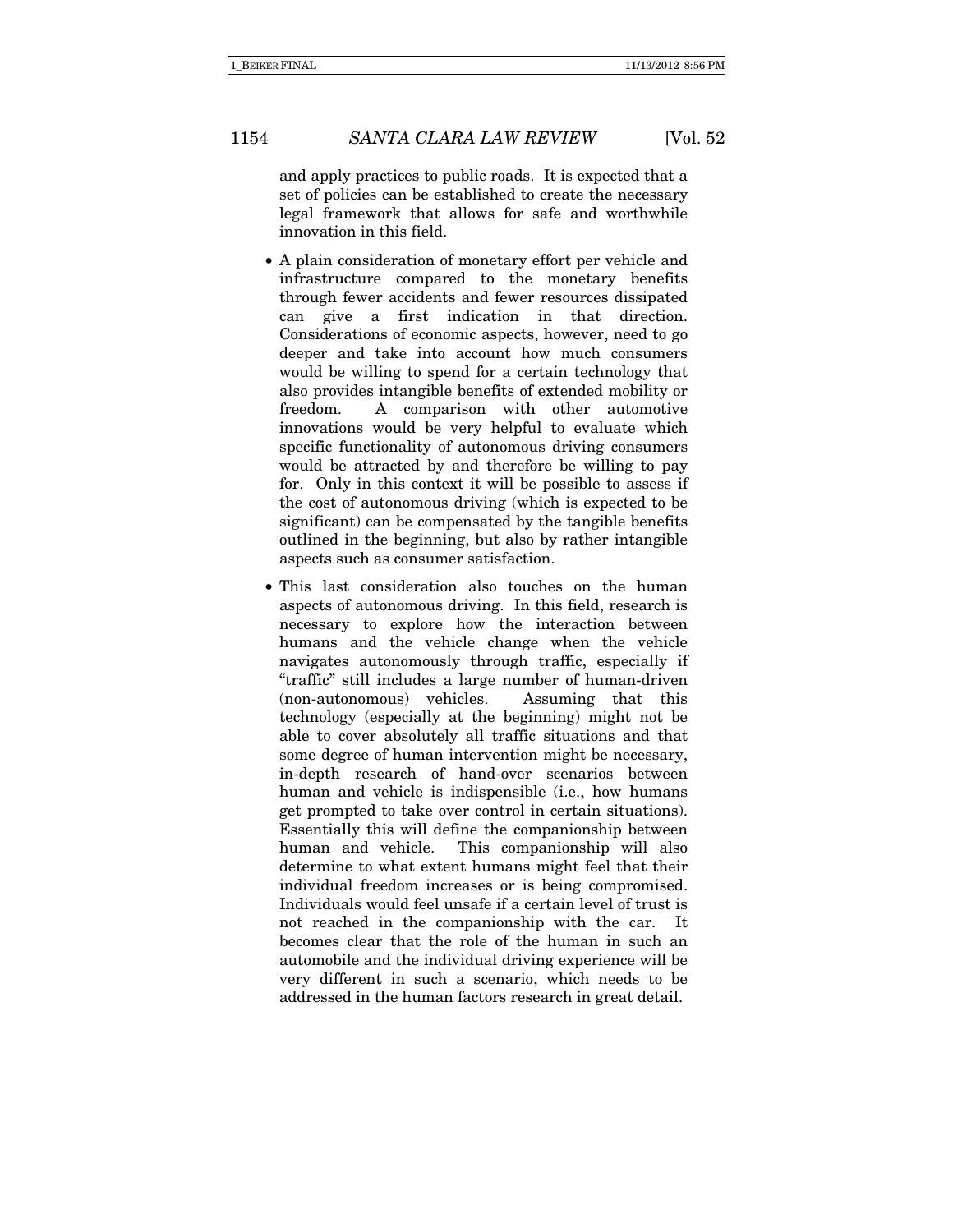# V. INITIATIVE FOR AN INTERDISCIPLINARY PROGRAM IN LAW AND ENGINEERING OF AUTONOMOUS DRIVING

# A. Program Scope

In Fall 2011, the Law School and School of Engineering at Stanford University established a program to explore the legal and policy aspects of autonomous vehicle systems. The collaboration between the Stanford Law School Center for Internet and Society (CIS) and the Center for Automotive Research at Stanford (CARS) is destined to pave the way toward safe and efficient autonomous driving through close study of the engineering, legal, and policy hurdles to its realization.

The program consists initially of a dedicated research fellow with an interdisciplinary background and small advisory board of veteran lawyers and engineers. The output of the program in the first two years will include:

- Database of relevant legal and engineering developments to provide essential information on the topic of autonomous driving to academia, industry, government;
- Report to Congress and other policy-makers to address necessary actions;
- Communications strategy to educate the public about autonomous driving;
- Landmark conference to initiate a dialogue between engineering and legal experts.

#### B. Program Benefits

The program is set to determine which legal and policy issues impede greater autonomy in vehicles systems and make suggestions for reform. It will have chronicle advancements in vehicle system autonomy and relevant developments in the law. And it will convene major stakeholders to discuss the best way to proceed with vehicle autonomy quickly and safely. The project is supposed to be a resource not only to lawmakers, but also to lawyers and companies involved in litigation, and to journalists seeking to cover industry developments.